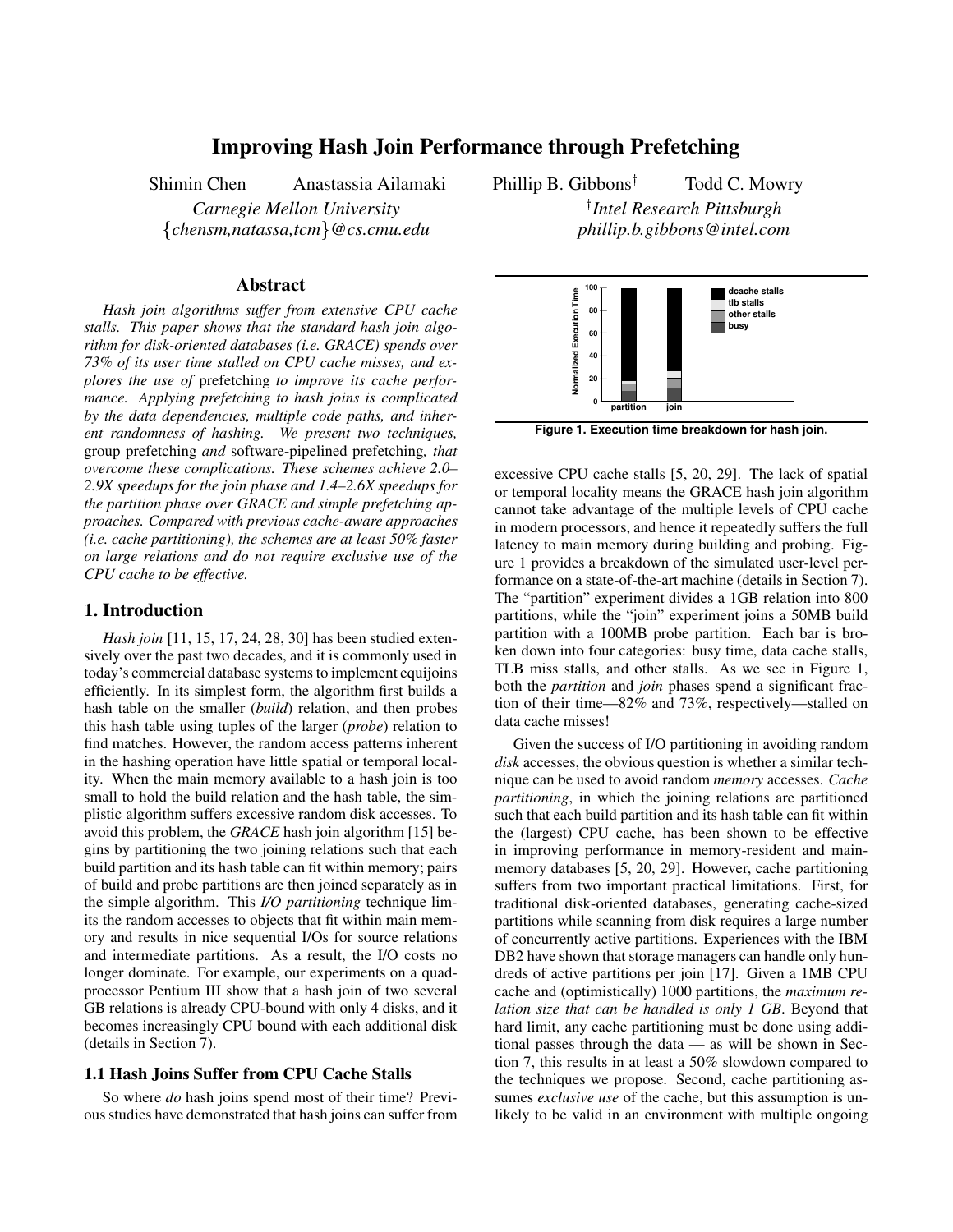activities. Once the cache is too busy with other requests to effectively retain its partition, *the performance may degrade significantly* (up to 67% in the experiments in Section 7). Hence, we would like to explore an alternative technique that does not suffer from these limitations.

#### **1.2 Our Approach: Cache Prefetching**

Rather than trying to *avoid* CPU cache misses by building tiny (cache-sized) hash tables, we instead propose to *hide* the cache miss latency associated with accessing normal (memory-sized) hash tables, by overlapping these misses with computation. Modern processors allow multiple cache misses to be in flight simultaneously in the memory hierarchy (e.g., the Compaq ES40 [9] supports 32 in-flight loads, 32 in-flight stores, and 8 outstanding off-chip cache misses per processor), and the trend has been toward supporting more and more simultaneous misses. To enable software to fully exploit this parallelism, modern processors also provide explicit *prefetch* instructions for moving data into the cache ahead of its use. Software-based prefetching has been successfully applied in the past to array-based programs [23], pointer-based programs [18], and database  $B^+$ -Trees [7, 8], but it has not been applied to hash joins.

**Challenges in Applying Prefetching to Hash Join.** A naive approach to prefetching for hash join might simply try to hide the latency within the processing of a single tuple. For example, to improve hash table probing performance, one might try to prefetch hash bucket headers, hash buckets, build tuples, etc. Unfortunately, such an approach would have little benefit because later memory references often depend upon previous ones (via pointer dereferences). Existing techniques for overcoming this *pointer-chasing problem* [18] will not work because the randomness of hashing makes it impossible to predict the memory locations to be prefetched.

The good news is that although there are many dependencies *within* the processing of a single tuple, dependencies are less common *across* subsequent tuples due to the random nature of hashing. Hence our approach is to exploit *inter-tuple parallelism* to overlap the cache misses of one tuple with the computation and cache misses associated with other tuples.

A natural question is whether either the hardware or the compiler could accomplish this inter-tuple cache prefetching automatically; if so, we would not need to modify the hash join software. Unfortunately, the answer is no. Hardwarebased prefetching techniques[2] rely upon recognizing regular and predictable (e.g., strided) patterns in the data address stream, but the inter-tuple hash table probes do not exhibit such behavior. In many modern processors, the hardware also attempts to overlap cache misses by speculating ahead in the instruction stream; while this approach is useful for hiding the latency of primary data cache misses that hit in the secondary cache, the amount of lookahead buffering (in the *reorder buffers*) is far too small to fully hide the latency of cache misses to main memory [10] (e.g., 128 vs. 600 entries for the Compaq ES40 [9]), and is even small compared with the amount of processing required for a single tuple. While our prefetching approaches (described below) are inspired by compiler-based scheduling techniques, existing compiler techniques for scheduling prefetches [18, 23] cannot handle the ambigous data dependencies present in the hash join code (as discussed in detail in Sections 4.3 and 5.2).

**Overcoming these Challenges.** To effectively hide the cache miss latencies in hash join, we propose and evaluate two new prefetching techniques: *group prefetching* and *software-pipelined prefetching*. For group prefetching, we apply modified forms of compiler transformations called *strip mining* and *loop distribution* (illustrated later in Section 4) to restructure the code such that hash probe accesses resulting from groups of  $G$  consecutive probe tuples can be pipelined.<sup>1</sup> The potential drawback of group prefetching is that cache miss stalls can still occur during the transition between groups. Hence our second prefetching scheme leverages a compiler scheduling technique called *software pipelining* [16] to avoid these intermittent stalls.

A key challenge that required us to extend existing compiler-based techniques in both cases is that although we expect dependencies across tuples to be unlikely, they are still possible, and we must take them into account to preserve correctness. If we did this conservatively (as the compiler would), it would severely limit our potential performance gain. Hence we optimistically schedule the code assuming that there are no inter-tuple dependencies, but we perform some extra bookkeeping at runtime to check whether dependencies actually occur: if so, we temporarily stall the consumer of the dependence until it can be safely resolved. Additional challenges arose from the multiple levels of indirection and multiple code paths in hash table probing.

A surprising result in our study is that contrary to the conventional wisdom in the compiler optimization community that software pipelining outperformsstrip mining, group prefetching appears to be more attractive than softwarepipelined prefetching for hash joins. A key reason for this difference is that the code in the hash join loop is far more complex than the typical loop body of a numeric application (where software pipelining is more commonly used [16]).

# **1.3 Contributions of This Paper**

This paper makes the following contributions. First, to our knowledge, this is the first study to explore how prefetching can be used to accelerate both the join and partition phases of hash join by exploiting inter-tuple parallelism. Second, we propose two prefetching techniques, *group prefetching* and *software-pipelined prefetching*, and show how they can be applied to significantly improve hash join performance. Overall, the techniques achieve 2.0–2.9X speedups for the join phase and 1.4–2.6X speedups for the partition phase over GRACE and simple prefetching approaches. Moreover, they are at least 50% faster than cache partitioning on large relations and do not require exclusive use of the cache to be effective. Finally, we make extensive comparisons between group prefetching and softwarepipelined prefetching, demonstrating that group prefetching

<sup>&</sup>lt;sup>1</sup> In our experimental set-up in Section 7,  $G = 19$  is optimal.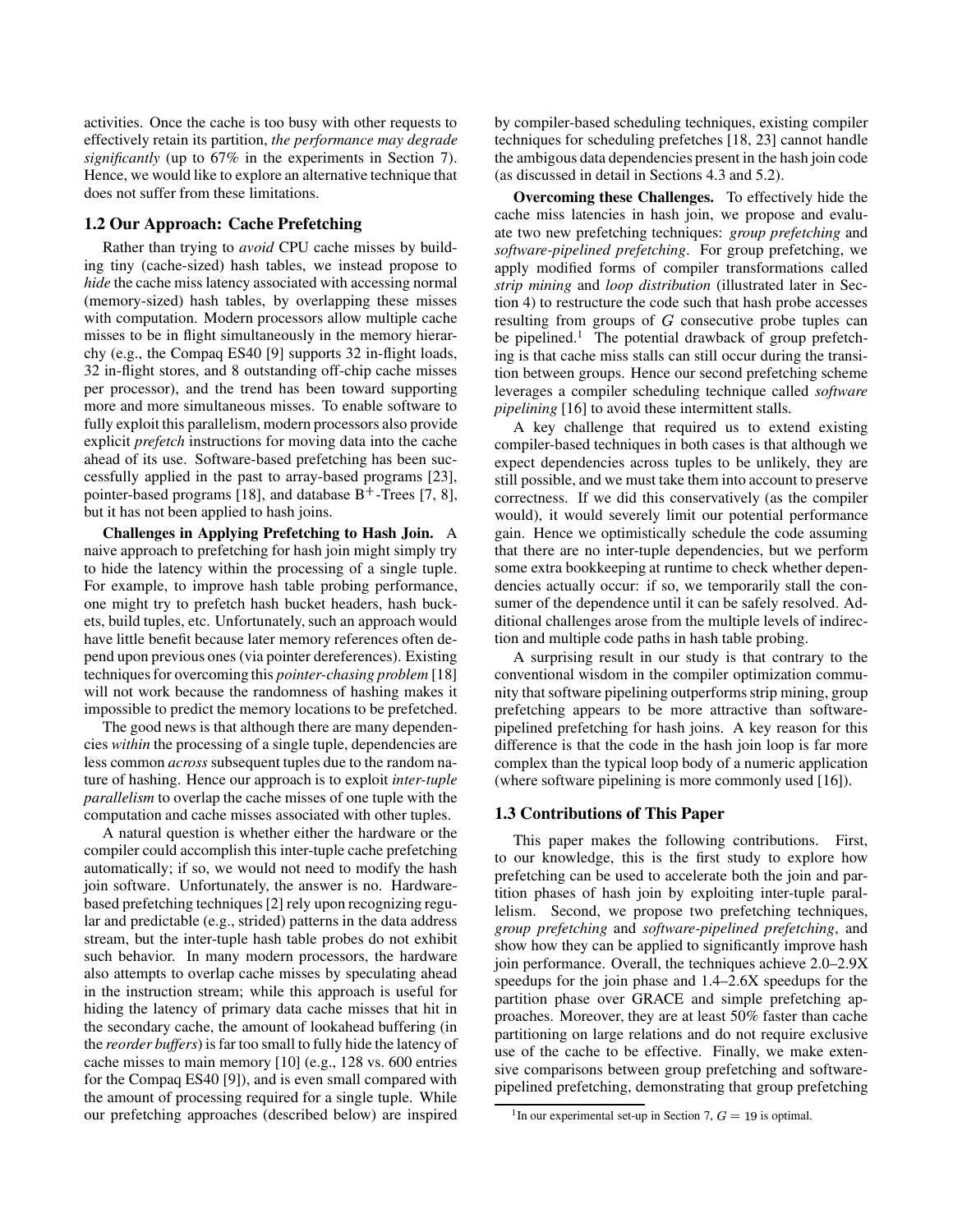is 1%–15% faster than software-pipelined prefetching.

The paper is organized as follows. Section 2 discusses the related work in greater detail. Section 3 analyzes the dependencies in the join phase, the more complicated of the two phases, while Sections 4 and 5 use group prefetching and software-pipelined prefetching to improve the join phase performance. Section 6 discusses prefetching for the partition phase. Experimental results appear in Section 7 and conclusions in Section 8.

# **2. Related Work**

Since the GRACE hash join algorithm was first introduced [15], many refinements of this algorithm have been proposed for the sake of avoiding I/O by keeping as many intermediate partitions in memory as possible [11, 17, 24, 28, 30]. All of these hash join algorithms, however, share two common building blocks: (1) *partitioning* and (2) *joining* with in-memory hash tables. To cleanly separate these two phases, we use GRACE as our baseline algorithm throughout this paper. We point out, however, that our techniques should be directly applicable to the other hash join algorithms.

CPU cache performance has been identified as a major performance bottleneck for database systems [1, 3, 13] and many recent studies have focused on improving the cache performance of core database algorithms [4, 5, 7, 8, 25, 26, 29]. Several papers have developed techniques to improve the cache performance of hash joins [5, 20, 29]. Shatdal *et al.* showed that cache partitioning achieved 6-10% improvement for joining memory-resident relations with 100B tuples [29]. Boncz, Manegold and Kersten proposed using multiple passes in cache partitioning to avoid cache and TLB thrashing [5, 20]. They showed large performance improvements on real machines for joining vertically-partitioned relations in the Monet main memory database, under exclusive use of the CPU caches. They considered neither diskoriented databases, more traditional physical layouts, multiple activities trashing the cache, nor the use of prefetching. They also proposed a variety of code optimizations (e.g., using shift-based hash functions) to reduce CPU time; these optimizations may be beneficial for our techniques as well.

As mentioned earlier, software prefetching has been used successfully in other scenarios [7, 8, 18, 23]. While software pipelining has been used to schedule prefetches in arraybased programs[23], we have extended that approach to deal with more complex data structures, multiple code paths, and the read-write conflicts present in hash join.

Previous work demonstrated that TLB misses may degrade performance [5, 20], particularly when TLB misses are handled by software. Because the vast majority of modern processors (including those from Intel) handle TLB misses in hardware, we model hardware-based TLB miss handling in our simulations. In addition, our simulator supports TLB prefetching [27] by treating TLB misses caused by prefetches as normal TLB misses. Hence, using our prefetching techniques, the TLB misses are overlapped with computation, minimizing TLB stall time.



**Figure 2. An in-memory hash table structure**

# **3. Dependencies in the Join Phase**

In this section, we analyze the dependencies in a hash table visit in the join phase to show why a naive prefetching algorithm would fail. We study a concrete implementation of the in-memory hash table, as shown in Figure 2. It consists of an array of hash buckets, each composed of a header and (possibly) an array of hash cells pointed to by the header. A hash cell represents a build tuple hashed to the bucket. It contains the tuple pointer and a fixed-length (e.g., 4 byte) hash code computed from the join key, which serves as a filter for the actual key comparisons.<sup>2</sup> A single hash cell is put into the bucket header. When more tuples are hashed to the bucket, a hash cell array is allocated, the size of which can be dynamically increased.

A naive prefetching algorithm would try to hide cache miss latencies *within* a single hash table visit by prefetching for potential cache misses, including hash bucket headers, hash cell arrays, and/or build tuples. However, this approach would fail because there are a lot of dependencies in a hash table visit. For example, the memory address of the bucket header is determined by the hashing computation. The address of the hash cell array is stored in the bucket header. The memory reference for a build tuple is dependent on the corresponding hash cell (in a probe). These dependencies essentially form a critical path; a previous computation or memory reference generates the memory address of the next reference, and must finish before the next one can start. Addresses would be generated too late for prefetching to hide miss latencies. Moreover, the randomness of hashing makes it almost impossible to predict memory addresses for hash table visits. These arguments are true for all hash-based structures. $3$  Therefore, applying prefetching to the join phase algorithm is not a straightforward task.

# **4. Group Prefetching**

Although dependencies *within* a hash table visit prevent effective prefetching, the join phase algorithm processes a large number of tuples and dependencies are less common *across* subsequent tuples due to the randomness of hashing. Therefore, our approach is to exploit *inter-tuple parallelism* to overlap cache miss latencies of one tuple with computations and miss latencies of other tuples. To ensure correctness, we must systematically intermix multiple hash

<sup>&</sup>lt;sup>2</sup>Hash codes are usually good distinguishers of the join keys.

<sup>&</sup>lt;sup>3</sup>The structure in Figure 2 improves upon chained bucket hashing, which uses a linked list of hash cells in a bucket. It avoids the pointer chasing problem of linked lists [19, 7].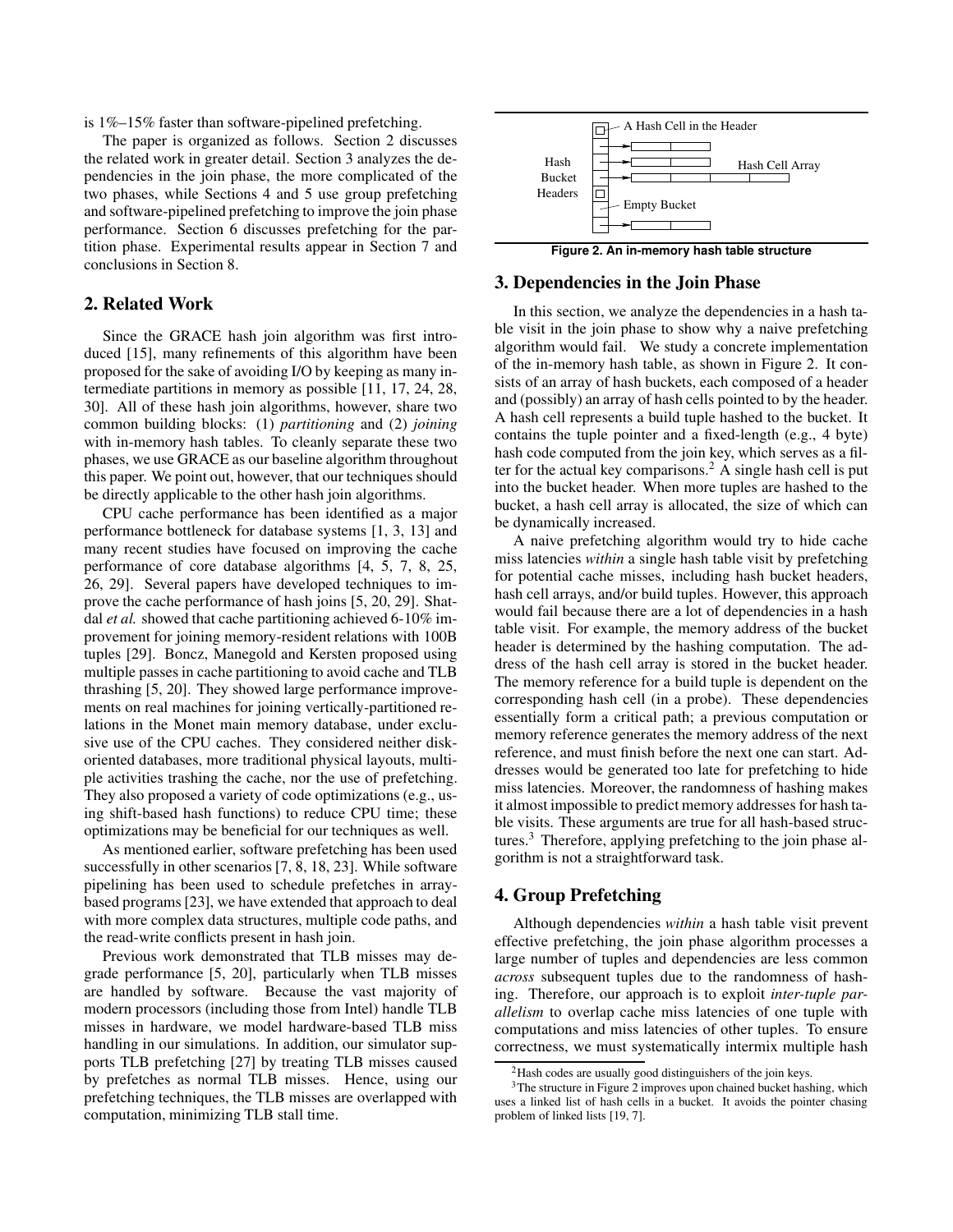```
foreach tuple in probe partition
€
   compute hash bucket number;
   visit the hash bucket header;
   visit the hash cell array;
   visit the matching build tuple to
\mathbf{r}compare keys and produce output tuple;
```
#### (a) A simplified probing algorithm

```
foreach group of tuples in probe partition
\sim \sim \sim \sim \sim \simforeach tuple in the group 
     compute hash bucket number;
     prefetch the target bucket header;

   foreach tuple in the group 
     visit the hash bucket header;
     prefetch the hash cell array;

   foreach tuple in the group 
     visit the hash cell array;
     prefetch the matching build tuple;
   -1
   foreach tuple in the group 
     visit the matching build tuple to
        compare keys and produce output tuple;
   3
\mathbf{1}
```
(b) Group prefetching

**Figure 3. The idea of group prefetching**

table visits, reorder their memory references, and schedule prefetch instructions sufficiently early. In this section, we propose group prefetching to achieve these objectives.

## **4.1 Group Prefetching for a Simplified Probing Algorithm**

We use a simplified probing algorithm to describe the idea of group prefetching. As shown in Figure  $3(a)$ , the algorithm assumes that all hash buckets have hash cell arrays and every probe tuple matches exactly one build tuple. It performs a probe per loop iteration.

As shown in Figure 3(b), the group prefetching algorithm combines multiple iterations of the original loop into a single loop body, and rearranges the probe operations into stages<sup>4</sup>. Each stage performs one computation or memory reference on the critical path for all the tuples in the group and then issues prefetch instructions for the memory references of the next stage. For example, the first stage computes the hash bucket number for every tuple and issues prefetch instructions for the hash bucket headers, which will be visited in the second stage. In this way, the cache miss to read the hash bucket header of a probe will be overlapped with hashing computations and cache misses for other probes. Prefetching is used similarly in the other stages except the last stage. Note that the dependent memory operations of the same probe are still performed one after another as before. However, the memory operations of different probes are now overlapped.

```
for i=0 to N-1 do
\mathbf{f}code 0;
    visit (m_i^1); code 1;
    visit (m_i^2); code 2;
    Sales Street
\mathbf{A}visit (m_i^k); code k;
```
(a) Processing an element per iteration

```
for j=0 to N-1 step G do
€
    for i=j to j+G-1 do \{code 0;
       prefetch (m_i^1);

    for i=j to j+G-1 do \{visit (m_i^1); code 1;
       prefetch (m_i^2);

    for i=j to j+G-1 do {
       visit (m_i^2); code 2;
       prefetch (m_i^3);
   \overline{\mathbf{r}}Service State
    for i=j to j+G-1 do {
      visit (m_i^k); code k;

\overline{\mathbf{r}}(b) Group prefetching
```
**Figure 4. General group prefetching algorithm**

## **4.2 Understanding Group Prefetching**

To better understand group prefetching, we generalize the previous algorithms of Figure 3 in Figure 4. Suppose we need to process  $N$  independent elements. For each element  $i$ , we need to make  $k$  dependent memory references,  $m_i^1, m_i^2, \cdots, m_i^k$ . As shown in Figure 4(a), a straightforward algorithm processes an element per loop iteration. The loop body is natually divided into  $k+1$  stages by the k memory references. *Code 0* (if it exists) computes the first memory address  $m_i^1$ . *Code 1* uses the contents in  $m_i^1$  to compute the second memory address  $m_i^2$ . Generally *code* l uses the contents in  $m_i^l$  to compute the memory address  $m_i^{l+1}$ , where  $l=1,\dots,k-1$ . Finally, *code*  $k$  performs some processing using the contents in  $m_i^k$ . If every memory reference  $m_i^l$  incurs a cache miss, the algorithm will suffer  $kN$  expensive, fully exposed cache misses.

Because the elements are independent of each other, we can use group prefetching to overlap cache miss latencies across multiple elements, as shown in Figure 4(b). The group prefetching algorithm combines the processing of  $G$ elements into a single loop body. It processes *code* / for all the elements in the group before moving on to *code*  $l + 1$ . As soon as an address is computed, it issues a prefetch instruction for the memory location so that the reference will be overlapped across the processing of other elements.

Now we determine the condition for fully hiding all cache miss latencies. Suppose the execution time of *code*  $l$  is  $C_l$ , the full latency of fetching a cache line from main memory is  $T$ , and the additional latency of fetching the next cache line in parallel is  $T_{next}$ , which is the inverse of the memory bandwidth. (Table 1 shows the terminology used throughout

<sup>4</sup>Technically, what we do are modified forms of compiler transformations called *strip-mining* and *loop distribution* [14].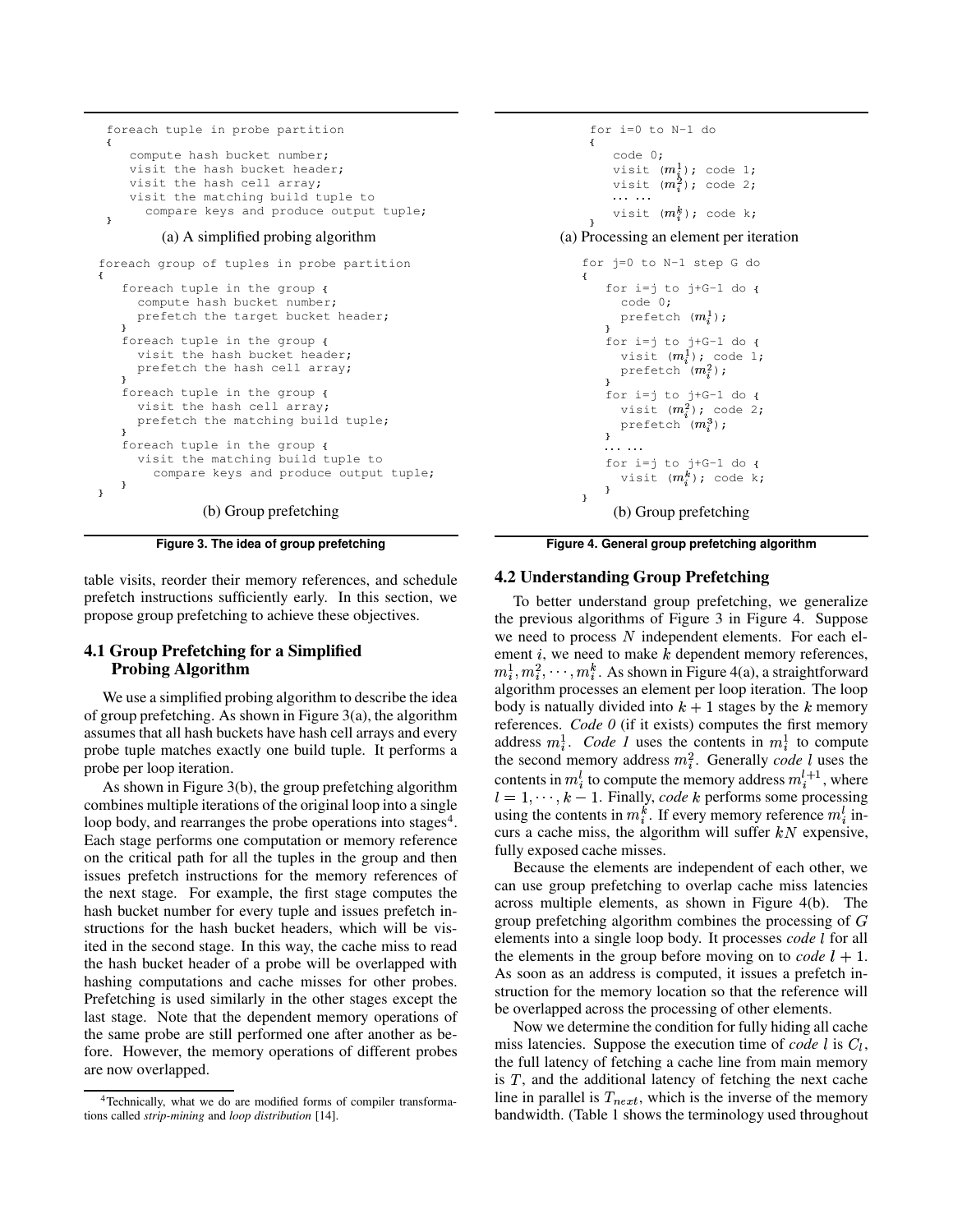**Table 1. Terminology used throughout this paper.**

| Name              | Definition                                          |  |
|-------------------|-----------------------------------------------------|--|
| k.                | # of dependent memory references for an element     |  |
| G                 | group size in group prefetching                     |  |
| D                 | prefetch distance in software-pipelined prefetching |  |
| $\tau$            | full latency of a cache miss                        |  |
| $T_{\text{next}}$ | latency of an additional pipelined cache miss       |  |
| $C_I$             | execution time for code $l, l = 0, 1, \ldots, k$    |  |

the paper.) Assume every  $m_i^l$  incurs a cache miss and there are no cache conflicts<sup>5</sup>. Then, a sufficient condition for fully hiding all cache miss latencies is as follows<sup>6</sup>:

$$
\begin{cases} (G-1)\cdot C_0 \geq T \text{ and} \\ (G-1)\cdot \max\{C_l, T_{next}\} \geq T, \ l=1,2,\cdots,k \end{cases}
$$

For an intuitive explanation, we focus on the first element in a group, element j. The prefetch for  $m_j^1$  is overlapped with the processing of the remaining  $G-1$  elements at code stage 0. The first inequality ensures that this memory reference will complete before the visit operation for  $m_i^1$ in code stage 1. Similarly, the prefetch for  $m_j^{l+1}$  is overlapped with the processing of the remaining  $G - 1$  elements at code stage *l*. The second inequality ensures that its latency is fully hidden. Here,  $T_{next}$  corresponds to the visit operations in the processing of the  $G-1$  elements. For elements  $j+1,\ldots,j+G-1$  in a group, the *l*th memory references will be overlapped with operations at code stages l and  $l + 1$ . We can prove the above condition is sufficient for hiding these reference latencies by simple combinations of the inequalities. [6]

We can always choose a  $G$  large enough to satisfy the second inequality because  $T_{next}$  is always greater than 0. However, if *code* 0 were empty,  $m_j^1$  could not be fully hidden. Fortunately, in the simplified probing algorithm, *code 0* computes the hash bucket number and is not empty. Therefore, we can choose a  $G$  to hide all the cache miss penalties.

In the above, cache conflict misses are ignored for simplicity of analysis. However, we will show in Section 7 that conflict misses are a problem when  $G$  is too large. Therefore, among all possible  $G$ 's that satisfy the inequalities, we should choose the smallest in order to minimize the number of concurrent prefetches and the conflict miss penalty.

#### **4.3 Dealing with Complexities**

Previous research showed how to prefetch for two dependent memory references for array-based codes [22]. Our group prefetching algorithm solves the problem of prefetching for an arbitrary fixed number  $k$  of dependent memory references.

We have implemented group prefetching for both hash table building and probing. In contrast to the simplified probing algorithm, the actual probing algorithm contains multiple code paths: there could be zero or multiple matches, hash



buckets could be empty, and there may not be a hash cell array in a bucket. To cope with this complexity, we keep state information for the  $G$  tuples of a group. We divide each possible code path into code pieces on the boundaries of dependent memory references. Then we combine the code pieces at the same position of different code paths into a single stage using conditional tests on the tuple states. Figure 5 shows the idea of this process. Note that the common starting point of all code paths is in *code 0*. The first code piece including a branch sets the state of an element. Then subsequent code stages test the state and execute the code pieces for the corresponding code paths. The total number of group prefetching stages  $(k + 1)$  is the largest number of code pieces along any original code path.

When multiple independent cache lines are visited at a stage (e.g., to visit multiple build tuples), our algorithm issues multiple independent prefetches in the previous stage.

The group prefetching algorithm must also cope with read-write conflicts. Though quite unlikely, it is possible that two build tuples in a group may be hashed into the same bucket. However, in our algorithm, hash table visits are interleaved and no longer atomic. Therefore, a race condition could arise; the second tuple might see an inconsistent hash bucket being changed by the first one. Note that this complexity occurs because of the read-write nature of hash table building. To cope with this problem, we set a busy flag in a hash bucket header before inserting a tuple. If a tuple is to be inserted into a busy bucket, we delay its processing until the end of the group prefetching loop body. At this natural group boundary, the previous access to the busy hash bucket must have finished. Interestingly, the previous access has also warmed up the cache for the bucket header and hash cell array, so we insert the delayed tuple without prefetching. The algorithm can deal with any number of delayed tuples (to tolerate skews in the key distribution).

# **5. Software-pipelined Prefetching**

In this section, we describe our technique of exploiting software pipelining to schedule prefetches for hash joins. We then compare our two prefetching schemes.

Figure 6 shows the difference between group prefetching and software-pipelined prefetching intuitively. Group prefetching hides cache miss latencies within a group of elements and there is no overlapping memory operation between groups. In contrast, software-pipelined prefetching

<sup>&</sup>lt;sup>5</sup>We use these assumptions only to simplify the derivation of the conditions. Note that our experimental evaluations include all the possible effects of locality and conflicts in hash joins.

<sup>&</sup>lt;sup>6</sup>Please see the extended version of the paper [6] for the critical path analysis that derives the condition.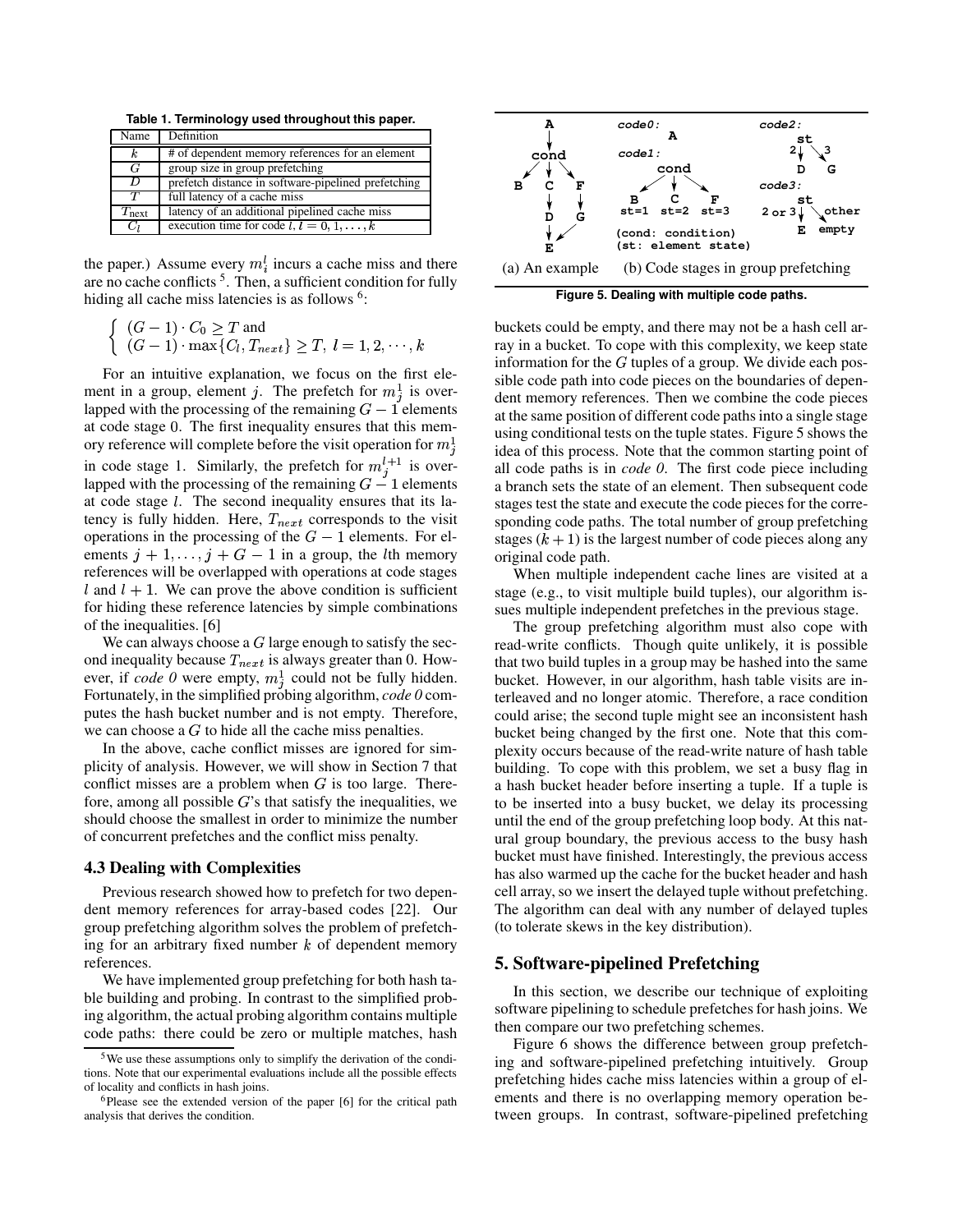

combines different code stages of different elements into an iteration and hides latencies across iterations. It keeps running without gaps and therefore may potentially achieve better performance.

#### **5.1 Understanding Software-pipelined Prefetching**

Figure 7 shows the software-pipelined prefetching for the simplified probing algorithm. The subsequent stages for a particular tuple are processed  $D$  iterations away. ( $D$  is called the *prefetch distance* [22].) Figure 6(b) depicts the intuitive picture when  $D = 1$ . Suppose the left-most line in the dotted rectangle corresponds to tuple  $i$ . Then, an iteration combines the processing of stage 0 for tuple  $j + 3D$ , stage 1 for tuple  $i+2D$ , stage 2 for tuple  $j+D$ , and stage 3 for tuple j.

Figure 8 shows the generalized algorithm for softwarepipelined prefetching. In the steady state, the pipeline has  $k + 1$  stages. The loop body processes a different element for every stage. The subsequent stages for a particular element are processed  $D$  iterations away. Intuitively, if we make the intervals between code stages for the same element sufficiently large, we will be able to hide cache miss latencies. Under the same assumption as in Section 4.2, a sufficient condition for hiding all cache miss latencies in the steady state is as follows:

$$
D \cdot (max\{C_0 + C_k, T_{next}\} + \sum_{l=1}^{k-1} \max\{C_l, T_{next}\}) \ge T
$$

We can always choose a  $D$  large enough to satisfy this condition. Section 7 will show that conflict misses are a problem when  $D$  is too large. Thus, we should choose the smallest  $D$ in order to minimize the number of concurrent prefetches.

#### **5.2 Dealing with Complexities**

We have implemented software-pipelined prefetching by modifying our group prefetching algorithm. The code stages are kept almost unchanged. To apply the general model in Figure 8, we use a circular array for state information. Since *code* 0 and *code*  $k$  of the same element is processed  $kD$  iterations away, we ensure the array size s is at least  $kD+1$ .

```
prologue;
for j=0 to N-3D-1 do

   tuple j+3D:
     compute hash bucket number;
     prefetch the target bucket header;
   tuple j+2D:
     visit the hash bucket header;
     prefetch the hash cell array;
   tuple j+D:
     visit the hash cell array;
     prefetch the matching build tuple;
   tuple j:
     visit the matching build tuple to
       compare keys and produce output tuple;
\mathbf{v}
```

```
epilogue;
```
**Figure 7. Software-pipelined prefetching for simplified probing**

```
prologue;
for j=0 to N-kD-1 do
\left\{ \right.i=j+kD;code 0 for element i;
    prefetch (m_i^1);
   i = j + (k-1)D;
    visit (m_i^1); code 1 for element i;
    prefetch (m_i^2);
   i=1+(k-2)D;
    visit (m_i^2); code 2 for element i;
    prefetch (m_i^3);
   de la calca
   i=j;
visit (m_i^k); code k for element i;
epilogue;
```
**Figure 8. General software-pipelined prefetching**

The index  $j$  in the general model is implemented as the array index  $j \mod s$ . To reduce overhead, we choose  $s$  to be a power of 2 so that  $j \mod s$  can be computed using a bit mask operation.

 $T_{next}$ })  $\geq T$  solved in a more sophisticated way. Because there is no The read-write conflict problem in hash table building is place (like the end of a group in group prefetching) to conveniently process all the conflicts, we deal with the conflicts in the pipeline stages themselves. We build a waiting queue for each busy hash bucket. The hash bucket header contains the array index of the tuple  $t$  updating the bucket; only tuple  $t$  can update the hash bucket header and the hash cell array. The state information of a tuple contains a pointer to the next tuple waiting for the same bucket. When a tuple is to be inserted into a busy bucket, it is appended to the waiting queue and a "waiting" flag is set in its state information. Tuples with the waiting flag set are ignored in subsequent stages, until the last stage. In the meantime, tuple  $t$  proceeds through its code stages. At the end of the last stage for tuple  $t$ , we check its waiting queue. If the queue is not empty, we record the array index of the first waiting tuple in the bucket header, and perform the ignored code stages for

<sup>&</sup>lt;sup>7</sup>Please see the extended version of the paper [6] for the critical path analysis that derives this condition.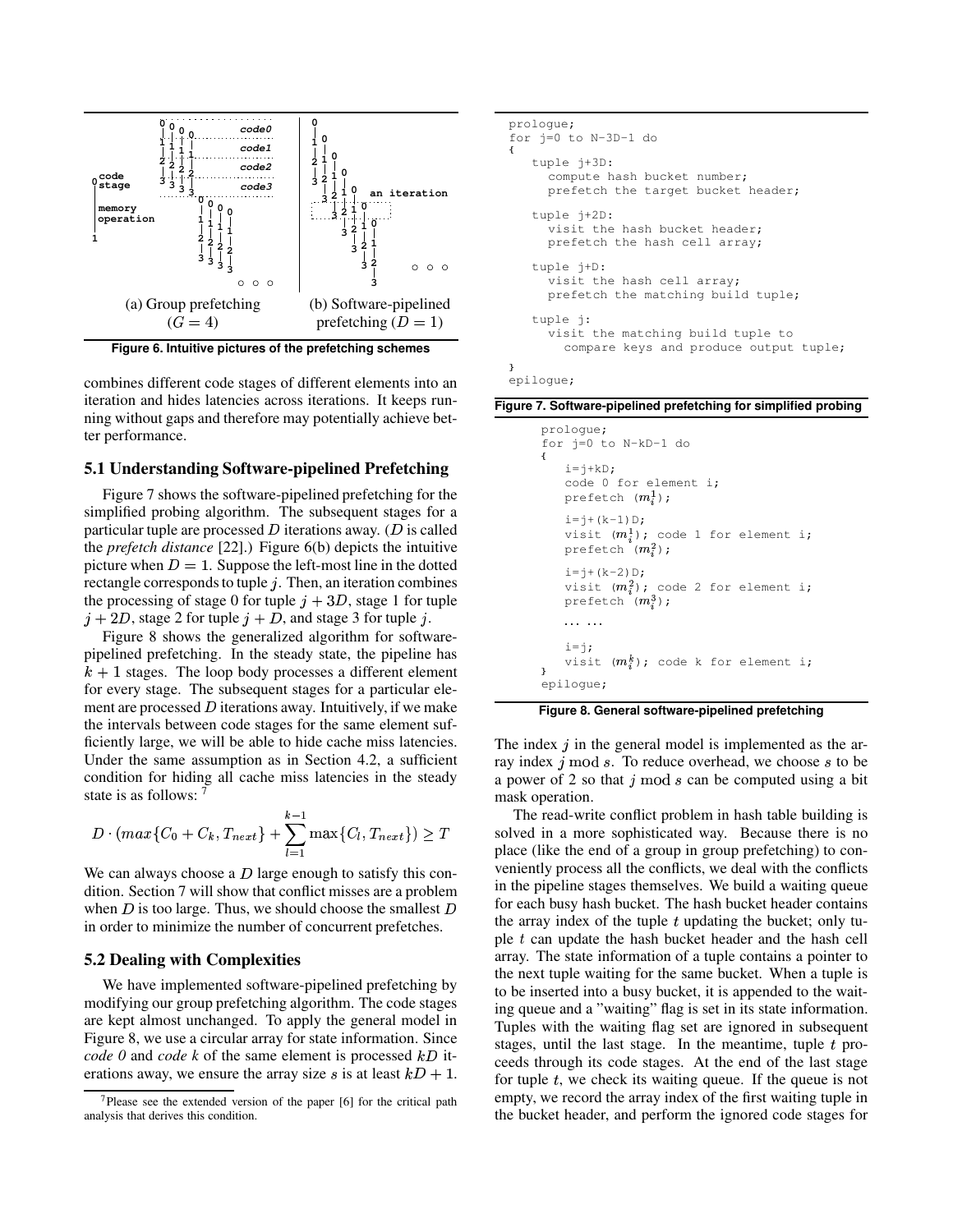it (without prefetching, because  $t$  has already prefetched the needed lines into the cache). When this tuple subsequently gets to the last stage, it will handle the next tuple in the waiting queue if it exists, and so on.

#### **5.3 Group vs. Software-pipelined Prefetching**

Both prefetching schemes try to increase the interval between a prefetch and the corresponding visit, in order to hide cache miss latency. According to the sufficient conditions, software-pipelined prefetching can always hide all miss latencies, while group prefetching achieves this only when *code* 0 is not empty (as is the case of the join phase). When *code* 0 is empty, the first cache miss cannot be hidden. However, with a large group of elements, the amortized performance impact can be small.

In practice, group prefetching is easier to implement. The natural group boundary provides a place to do any necessary "clean-up" processing (e.g., for read-write conflicts). Moreover, the join phase can pause at group boundaries and send outputs to the parent operator to support pipelined query processing. Although a software pipeline may also be paused, the restart costs will diminish its performance advantage. Furthermore, software-pipelined prefetching has larger bookkeeping overhead because of its use of modular index operations and its larger maintained state (such as the waiting queue for read-write conflicts).

## **6. Prefetching for the Partition Phase**

Having studied how to prefetch for the join phase of the hash join algorithm, in this section, we discuss prefetching for the partition phase. In the partition phase, an input relation is divided into multiple output partitions by hashing on the join keys. Typically an output buffer per partition and an input buffer are allocated in main memory. Disk pages from the input relation are streamed through the input buffer. Every input tuple is examined. Its partition number is computed from the join key. The relevant columns of the input tuple are then extracted (projected) and copied to the target output buffer. When an output buffer is full, it is written out.

Clearly, we should employ different prefetching techniques depending on the number of partitions generated. If the number of partitions is small enough so that all the buffers and relevant data structures fit in *cache*, we only need to prefetch for the input page to bring the input data into cache faster after every disk page read. This constitutes our simple prefetching scheme for the partition phase.

When the number of partitions is large, however, there could be cache thrashing during the partition phase; every output buffer visit may incur a cache miss. Similar to the join phase, the processing of a tuple needs to make several dependent memory references, whereas the processings of subsequent tuples are mostly independent due to the randomness of hashing. Therefore, we employ group prefetching and software-pipelined prefetching under this situation.

Note that there are read-write conficts in visiting the output buffers. Imagine that two tuples are hashed to the same partition. When processing the second tuple, the algorithm may find that the output buffer has no space and needs to be written out. However, it is possible that the data from the first tuple has not been copied into the output buffer yet because of the reorganization of processing. To solve this problem, in group prefetching, we wait until the end of the loop body to write out the buffer and process the second tuple. In software-pipelined prefetching, we use waiting queues similar to those for hash table building in the join phase.

# **7. Experimental Results**

In this section, we show that hash join is CPU bound through real-machine experiments. We then evaluate the CPU cache performance of our prefetching techniques by simulation.

#### **7.1 Experimental Setup**

**Implementation Details.** We have implemented our own hash join engine. For real machine experiments, we implemented a buffer manager that stripes pages across multiple disks and performs I/O prefetching with background worker threads. For CPU performance simulation studies, we store relations and intermediate partitions as disk files for simplicity. We employ the slotted page structure and support fixed length and variable length attributes in tuples. Schemas and statistics are kept in separate description files for simplicity, the latter of which are used by the hash join algorithms to compute hash table sizes and numbers of partitions.

Our baseline algorithm is the GRACE hash join algorithm [28]. The in-memory hash table structure follows Figure 2 in Section 3. A simple XOR and shift based hash function is used to convert join keys of any length to 4-byte hash codes. Typically the same hash codes are used in both the partition and the join phase. Partition numbers in the partition phase are the hash codes modulo the total number of partitions. Hash bucket numbers in the join phase are the hash codes modulo the hash table size. Our algorithms ensure that the hash table size is a relative prime to the number of partitions. Because the same hash codes are used in both phases, we avoid the memory access and computational overheads of reading the join keys and hashing them a second time, by storing hash codes in the page slot area in the intermediate partitions and reusing them in the join phase. Note that changing the page structure of intermediate partitions is relatively easy because the partitions are only used in hash joins.

We implemented three prefetching schemes for both the partition phase and the join phase algorithm: simple prefetching, group prefetching, and software-pipelined prefetching. As suggested by the name, simple prefetching uses straightforward prefetching techniques, such as prefetching an entire input page after a disk read. We use simple prefetching as an enhanced baseline in order to show the additional benefit achieved using our more sophiscated prefetching schemes. Prefetch instructions are inserted into C++ source codes using gcc inline ASM macros.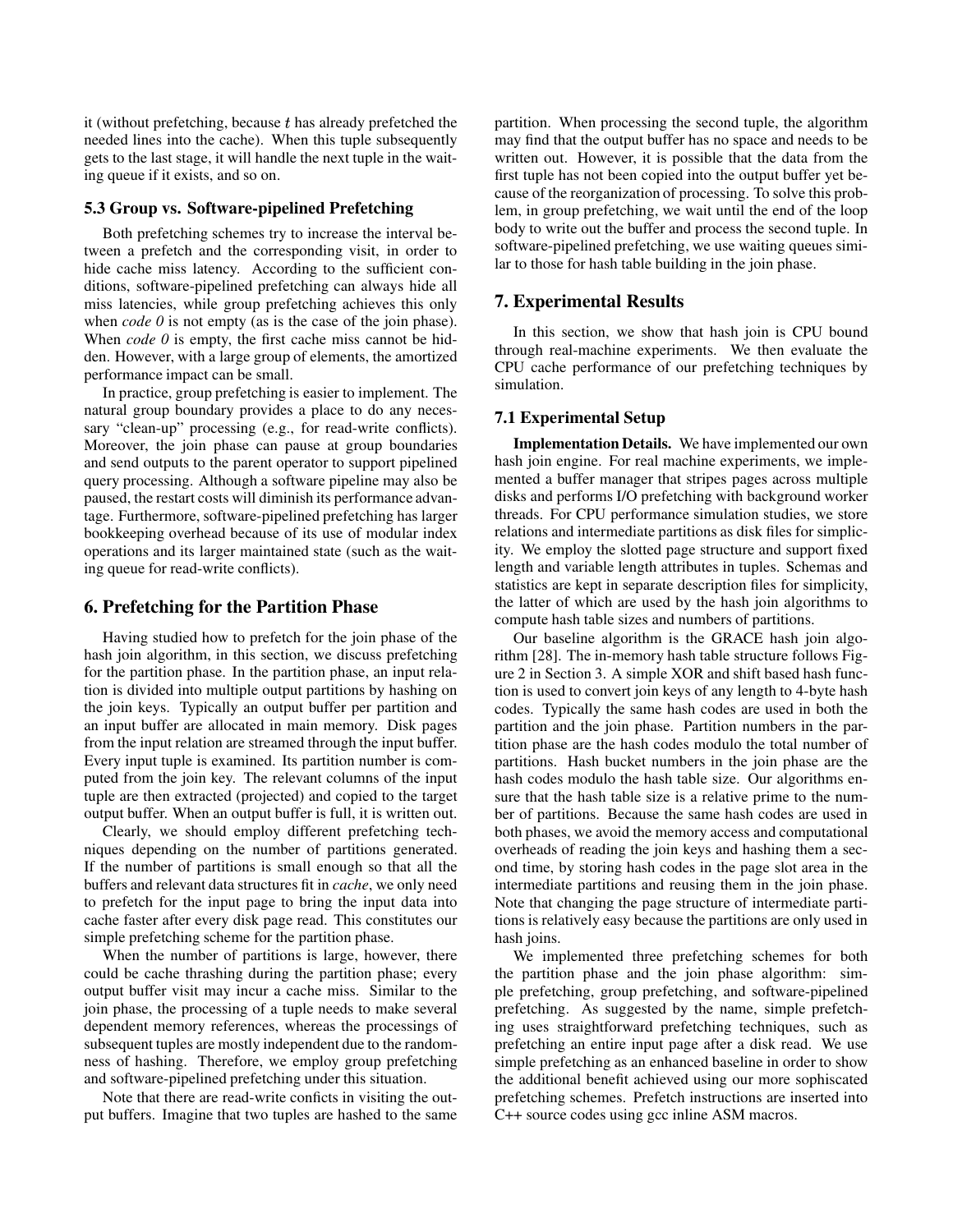**Table 2. Simulation parameters**

| Processor pipeline parameters   |                                                          |  |
|---------------------------------|----------------------------------------------------------|--|
| Clock Rate                      | 1 GHz                                                    |  |
| <b>Issue Width</b>              | 4 insts/cycle                                            |  |
| <b>Functional Units</b>         | 2 Integer, 1 integer divide,<br>2 Memory, 1 Branch, 2 FP |  |
| Reorder Buffer Size             | 128 insts                                                |  |
| <b>Integer Multiply/Divide</b>  | $15/56$ cycles                                           |  |
| All Other Integer               | 1 cycle                                                  |  |
| <b>Branch Prediction Scheme</b> | gshare [21]                                              |  |

| Memory parameters                           |                                                       |  |
|---------------------------------------------|-------------------------------------------------------|--|
| Line Size                                   | $\overline{6}4$ bytes                                 |  |
| <b>Primary Instruction Cache</b>            | 64 KB, 2-way set-assoc.                               |  |
| Primary Data Cache                          | $\overline{64}$ KB, 4-way set-assoc.                  |  |
| <b>Miss Handlers</b>                        | 32 for data, 2 for inst.                              |  |
| DTLB                                        | 64 entries, fully-assoc.                              |  |
| <b>DTLB Miss Handlers</b>                   |                                                       |  |
| Page Size                                   | $8$ KB                                                |  |
| <b>Unified Secondary Cache</b>              | 1 MB, 4-way set-assoc.                                |  |
| Primary-to-Secondary<br><b>Miss Latency</b> | 15 cycles (plus any delays<br>caused by contention)   |  |
| <b>DTLB Miss Latency</b>                    | 20 cycles                                             |  |
| Primary-to-Memory<br>Miss Latency           | 150 cycles (plus any delays)<br>caused by contention) |  |
| Main Memory Bandwidth                       | 1 access per 10 cycles                                |  |

**Cache Partitioning.** Cache partitioning generates cachesized build partitions so that every build partition and its hash table can fit in cache, greately reducing the cache misses in the join phase. It has been shown to be effective in main-memory and memory-resident database environments [5, 29]. We have implemented two cache partitioning algorithms for disk-oriented databases. In the first, we increase the number of partitions and generate cachesized partitions directly in the I/O partition phase. In the second, we partition twice: the I/O partition phase generates memory-sized partitions, which are subsequently partitioned again in memory as a preprocessing step for the join phase. We call the first scheme "direct cache" and the second "twostep cache".

**Experimental Design.** In all our experiments (except for Figure 14(a)), we assume the available memory size for the join phase is  $50MB<sup>8</sup>$  and the partition phase generates partitions that tightly fit in 50MB. That is, in the baseline and our prefetching schemes, a build partition and its hash table fit tightly in the available memory. In the cache partitioning schemes, the partition sizes are also computed to satisfy the algorithm constraints and best utilize available memory.

Build relations and probe relations have the same schemas: a tuple consists of a 4-byte join key and a fixedlength payload. We believe that selection and projection are orthogonal issues to our study and we do not perform these operations in our experiments. An output tuple contains all the fields of the matching build and probe tuples. The join keys are randomly generated. A build tuple may match zero



**Figure 9. Hash join is CPU-bound with reasonable I/O bandwidth**

or more probe tuples and a probe tuple may match zero or one build tuple. In our experiments, we vary the tuple size, the number of probe tuples matching a build tuple, and the percentage of tuples that have matches, in order to show the benefits of our solutions in various situations.

**Measurement Methodology.** We first measure GRACE hash join performance on a real machine with multiple disks to show that hash join is CPU-bound with reasonable I/O bandwidth. Therefore, it is important to study hash join cache performance.

We then evaluate the CPU cache performance (of user mode executions) of all the schemes through simulation in order to get good prefetching support. We generate fullyfunctional executables with gcc and run the programs with detailed cycle-by-cycle simulations. The simulator models a dynamically-scheduled, superscalar processor running at a clock rate of 1 GHz. The memory hierarchy is based on the Compaq ES40 [9]. Because the Alpha processor (in the ES40) supports only software-simulated integer divide, we use instead the integer divide latency from the Intel Pentium4 [12]. The simulator does not drop prefetches when miss handlers are all busy. Moreover, the simulator supports TLB prefetching [27] by treating TLB misses caused by prefetches as normal TLB misses. Therefore, our prefetching schemes can overlap TLB miss latencies with computations and cache misses. Important simulator parameters are shown in Table 2.

#### **7.2 Is Hash Join I/O-Bound or CPU-Bound?**

Figure 9 shows the performance of GRACE hash join on a machine running Linux 2.4.18 with four 550MHz PentiumIII processors and 512MB RAM. Our experiments use 6 Seagate Cheetah X15 36LP SCSI disks, each with a maximum transfer rate of 68 MBytes/sec. We imitate raw disk partitions by allocating a large file on each disk and managing the mapping from page IDs to file offsets ourselves. To get good I/O performance, we stripe a relation across all the disks in 256KB units. Our buffer manager has a dedicated worker thread for each of the disks, which performs I/O operations on behalf of the main hash join thread. The buffer manager implements I/O prefetching and background writing so that I/O operations can be overlapped with computations as much as possible. We measure total elapsed times with gettimeofday() system calls and I/O stall times with pro-

<sup>&</sup>lt;sup>8</sup>This is the memory allocated for joining a pair of build and probe partitions. It is limited by the simulation environment. However, we set the memory to cache size ratio to be 50:1, which is reasonable for joins on a modern computer system. Therefore, we expect the experiments to reflect real-world hash join cache behaviors.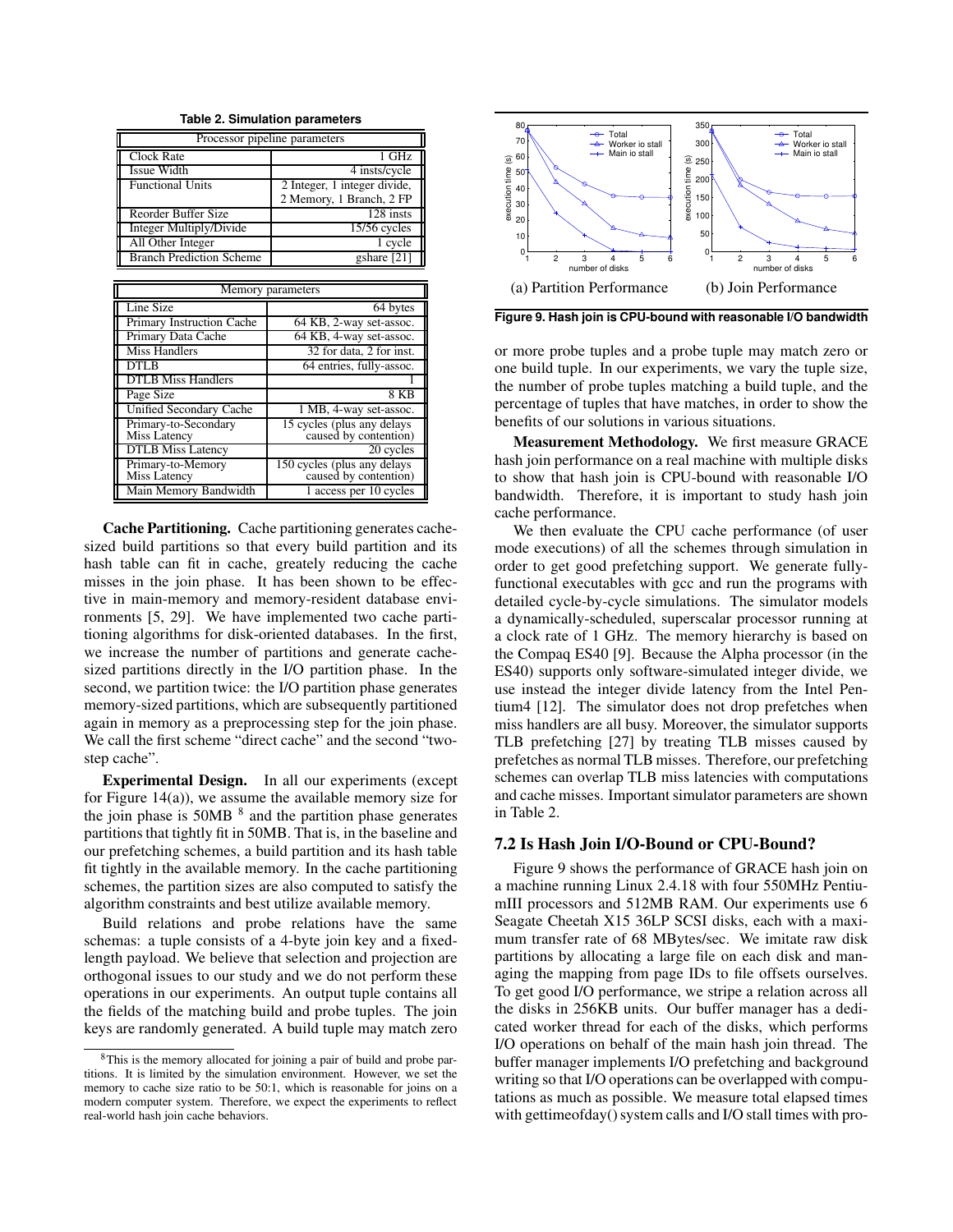

**Figure 10. Join phase performance**

cessor cycle counter and the PAPI package. All the reported points are the average of 10 measurements with standard deviations less than 10% of the averages or less than 1 second.

The experiments join a 1.5GB build relation with a 3GB probe relation by producing 31 intermediate partitions for both relations. Tuples are 100 bytes long. Figure 9(a) shows the partition phase performance for the build relation, and Figure 9(b) shows the join phase performance of joining all the build and probe partitions.

The figures vary the number of disks used and report the total elapsed time for the operations, the maximum I/O stall time of all the background worker threads, and the stall time of the main thread waiting for workers. The worker I/O stall time shows the time to finish all the I/Os in background, which decreases dramatically as the number of disks increases. With four or more disks, hash join is clearly CPUbound: the total elapsed time becomes flat, and the main thread spends less than 10% of the total time waiting for worker threads. Since there are typically 10 disks per processor on a balanced DB server, we expect that hash join is CPU-bound in a large number of real-world systems.

Moreover, the large gap between the top and the middle curves highlights the opportunity for dramatically reducing the total time by improving the CPU performance, e.g., a 3 fold potential improvement when there are 6 disks.

#### **7.3 Join Phase Performance**

Figure 10 shows the join phase performance of the baseline and the prefetching schemes. The experiments model the processing of a pair of partitions in the join phase. In all experiments, the build partition fits tightly in the 50MB memory. The default settings are 100B tuples and that every build tuple matches two probe tuples. As shown in the figure, group and software-pipelined prefetching achieve 2.4- 2.9X and 2.1-2.7X speedups over the baseline, respectively. Because the central part of the join phase algorithm is hash table visits, simple prefetching only obtains marginal benefit, a 1.1-1.2X speedup over the baseline. By exploring the intertuple parallelism, group and software-pipelined prefetching achieve additional 2.3-2.5X and 2.0-2.3X speedups over the simple prefetching scheme, respectively.

In Figure  $10(a)$ , as we increase the tuple size, the number of tuples processed decreases, leading to the decreasing trend of the curves. In Figure 10(b) and (c), the total number of



**Figure 11. Execution time breakdown forjoin phase performance (Figure 10(a), 100B tuples)**

matches increases as we increase the number of matches per build tuple or the percentage of tuples having matches. This explains the upward trends. Moreover, the probe partition size also increases in Figure 10(b), contributing to the much steeper curves than those in Figure 10(c).

Figure 11 shows the execution time breakdowns for the 100B points in Figure 10(a). The baseline case is shown as the "join" bar in Figure 1. Group prefetching and softwarepipelined prefetching indeed successfully hide most of the data cache miss latencies. The simulator outputs confirm that the remaining cache misses are mostly L1 cache misses (but L2 hits) due to cache conflicts. The (transformation, bookkeeping, and prefetching) overheads of the techniqueslead to larger portions of busy times. Software-pipelined prefetching is 7.7% more costly than group prefetching in this experiment. Interestingly, other stalls also increase. A possible reason is that some secondary causes of stalls show up when the data cache stalls are reduced.

Figure 12 shows the relationship between the cache performance and the parameters of our prefetching algorithms. We perform the same experiment as in Figure 10(a) when tuples are 20 bytes. We show the tuning results for only the probing loop here but the curves for the building loop have similar shapes. The optimal values for probing are  $G = 19$ and  $D = 1$ . These values are used in all experiments unless otherwise noted.

The top curves in Figure 12 show the performance when the memory latency  $T$  is set to 1000 cycles in the simulator. The optimal points shift right; larger group size and prefetch distance are needed to hide the increased latencies, as expected by our models. Interestingly, software-pipelined prefetching becomes better than group prefetching. More importantly, software-pipelined prefetching achieves similar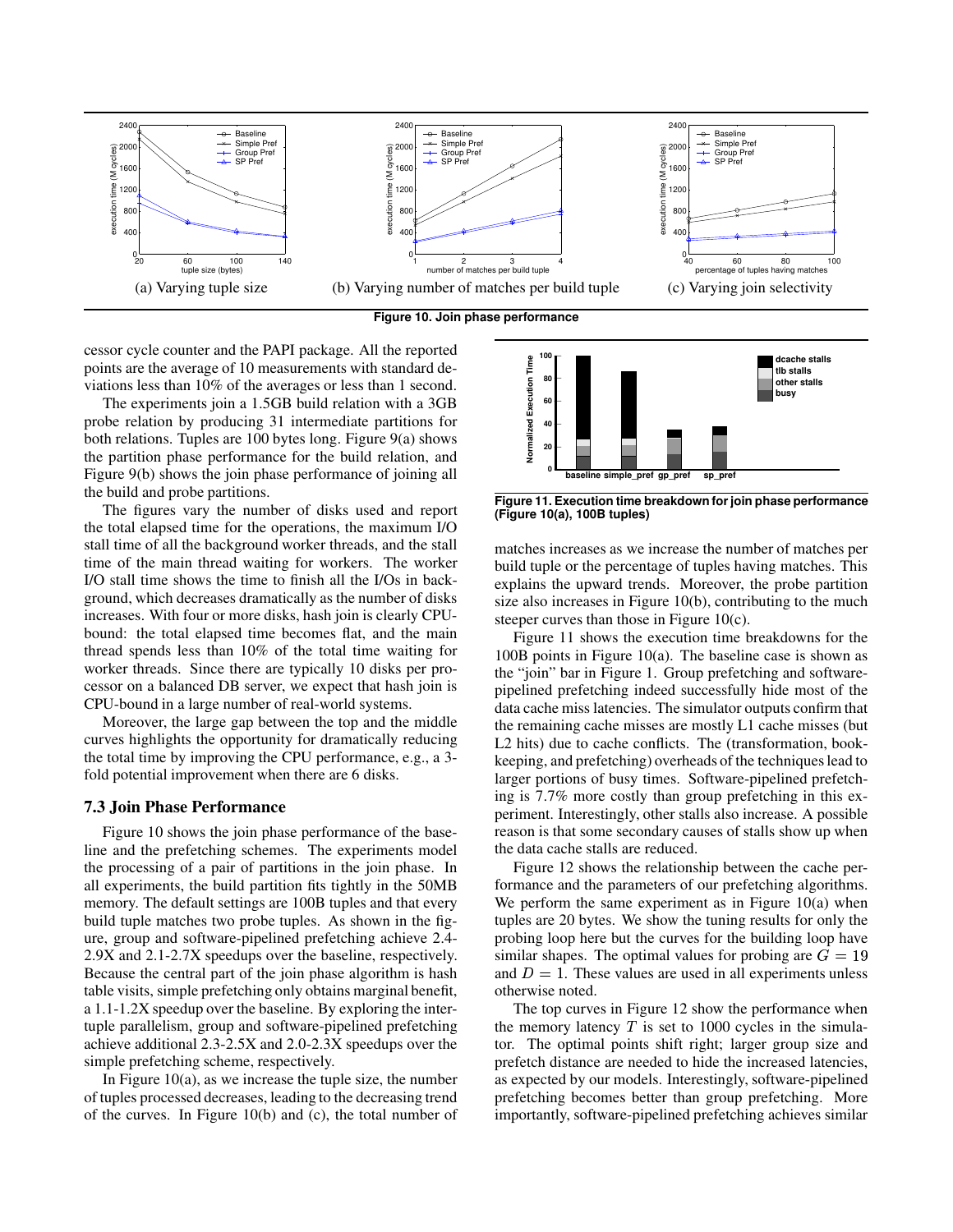

**Figure 12. Tuning parameters of group and software-pipelined prefetching for join phase**



**Figure 13. Breakdownsof cache misses to understandthe tuning curves of the join phase**

performance when we change  $T$  from 150 to 1000 cycles. This means that the prefetching algorithm will still keep up when the processor/memory speed gap increases even more (6 times in our experiments) as expected to happen in the future by the technology trend.

The curves all have concave shapes; performance becomes worse when the parameters are too small or too large. According to our models, the group size and the prefetch distance must be large enough to hide cache miss latencies. This explains the poor performance with small parameters. To verify this and to understand the cases with large parameters, we analyze the breakdowns of cache misses in Figure 13. The bars correspond to optimal points ( $G=19, D=1$ ), toosmall points ( $G=6$ ), and too-large points ( $G=32, D=7$ ) from the  $T=150$  curves in Figure 12.

The bars are normalized to the number of cache misses in the baseline GRACE case (100 in the figure). The total heights of the bars correspond to the number of cache misses when we apply the code transformations but without inserting any prefetches. When we insert the prefetches, a lot of cache misses disappear, which are captured by the bottom part of the bars ("removed"). The other categories are i) "pf too late", i.e. prefetching is too late to hide all the latency; ii) "pf replaced", i.e. prefetching is too early and the prefetched cache line has already been replaced from the cache by other memory references or prefetches; and iii) "not prefetched".

From Figure 13, the too-small case shows a large "pf too late" portion. This confirms the above analysis. In the toolarge cases, a lot of prefetches have been replaced, meaning that the poor performance is caused by cache conflicts. The larger the parameters, the more prefetches and other memory references are executed between a prefetch and its visit instruction, and therefore the greater chance that a prefetch





**Figure 15. Execution time breakdown for partition phase performance (Figure 14(a), 800 partitions)**

is replaced from cache.

#### **7.4 Partition Phase Performance**

Figure 14(a) shows the partition phase performance varying the number of partitions from 25 to 800. The source relation has 10 million 100B tuples. (Unlike all the other experiments, the generated partitions may be much smaller than 50MB.) The figure is divided into two different regions. When the partition number is 25, 50, and 100, simple prefetching achieves the best performance. However, when the number of partitions becomes larger, the performance of simple prefetching deteriorates dramatically, while group prefetching and software-pipelined prefetching win. Since a 1MB L2 cache can hold 128 pages of 8KB each, the output buffers (and other miscellaneous data structures) fit in the L2 cache in the left region, and hence more sophisticated prefetching techniques are unnecessary. However, when the output buffers can not fit in cache as in the right region, simple prefetching suffers from excessive cache misses. Group and software-pipelined prefetching exploit inter-tuple parallelism to successfully hide most of the cache miss latencies.

Figure 14(b) varies the number of 100B tuples in the input relation while keeping the partition size the same (to fit tightly in 50MB memory). Hence the number of partitions also increases; 26, 51, 76, 102, 127, and 152 partitions are generated, respectively. Essentially the graph shows the same tradeoff as Figure 14(a) but in a more natural setting.

To get the best of both situations, we choose the prefetching algorithm based on the cache size and the number of partitions. Overall, this combined prefetching achieves 1.9- 2.6X speedups over the baseline.

Figure 15 shows the execution time breakdown for Figure 14(a) where 800 partitions are generated. Group prefetching and software-pipelined prefetching successfully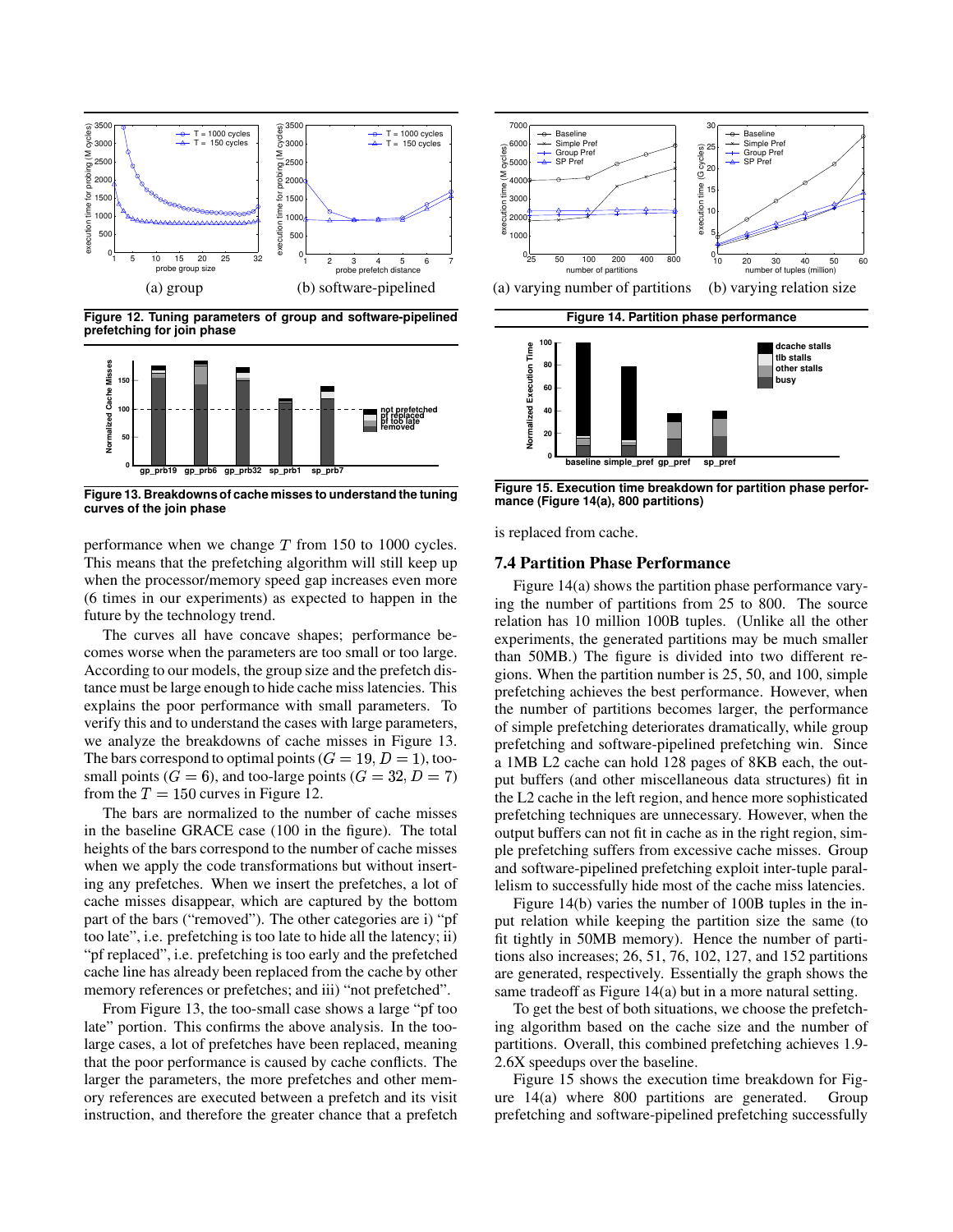

**Figure 16. Tuning parameters of group and software-pipelined prefetching for the partition phase**

hide most of the data cache miss latencies. Figure 16 shows the relationships between parameters and the cache performance of group prefetching and software-pipelined prefetching. The optimal values for partition phase are  $G = 20$  and  $D = 3$ . The figure and a cache miss analysis as in Figure 13 show similar curve shapes and trends as in the join phase.

#### **7.5 Comparison with Cache Partitioning**

**Problems with Large Relations.** The number of I/O partitions is upper bounded by the available memory of the partition phase and by the requirements of the storage manager. Experiences with the IBM DB2 have shown that storage managers can handle only hundreds of active partitions per hash join [17]. Given a 1 MB CPU cache and (optimistically) 1000 partitions, the maximum relation size for "direct cache" is only 1 GB. "Two-step cache" solves this problem by introducing an additional partition pass. However, this additional copying cost results in 50-150% slowdown compared to our prefetching schemes, as discussed below.

**Robustness.** Cache partitioning assumes exclusive use of the cache, which is unlikely to be valid in a dynamic environment with multiple concurrent activities. Although a smaller "effective" cache size can be used, cache conflicts may still be a big problem and cause poor performance. Figure 17 shows the performance degradation of all the schemes when the cache is periodically flushed, which is the worst case interference. We vary the period to flush the cache from 2 ms to 10 ms. "100" corresponds to the join phase execution time when there is no cache flush. "Direct cache" and "two-step cache" suffer from 15-67% and 8-38% performance degradation, respectively. The reason that "two-step cache" suffers from less degradation is that cache flushes may occur during in-memory partition operations and be less harmful. Although the figure shows the worst-case cache interference, it certainly reflects the robustness problem of cache partitioning. In contrast, our prefetching schemes do not assume hash tables and build partitions remain in the cache. As shown in the figure, they are very robust against even cache flushes.

**Experiments when "direct cache" also applies.** Figure 18 compares our prefetching schemes with cache partitioning. Note that the I/O partition phases of all schemes use the combined prefetching scheme discussed above; the major difference is in the different numbers of I/O partitions



**Figure 17. Impact of cache flushing on the different techniques.**

generated. The second partition step in "two-step cache" is shown as part of the join phase performance. Moreover, we employ prefetching in the join phase to enhance the cache partitioning schemes wherever possible.

Figure  $18(a)-(c)$  show experiments joining a 200MB build relation with a 400MB probe relation. Every build tuple matches two probe tuples. We increase the tuple size, which results in decreasing numbers of tuples in the relations and the downward trends of the curves. "Direct cache" achieves the best performance in the join phase by avoiding most cache misses. However, it suffers from larger overheads in the partition phase because it generates many more partitions. "Two-step cache" suffers from the overhead of the additional partition step and is 50-150% worse than the prefetching schemes. Overall, our prefetching schemes are the best (slightly better than "direct cache" even under exclusive use of the cache). In Figure 18(d), we keep the tuple size to be 100B and vary the percentage of tuples that have matches. Again, we see similar trends as in Figure 18(c). In Figure 18, our prefetching techniques achieve 1.4-2.5X speedups for the partition phase, 2.1-2.9X speedups for the join phase, and 1.9-2.7X speedups overall compared to the baseline algorithm.<sup>9</sup>

## **8. Conclusions**

While prefetching is a promising technique for improving CPU cache performance, applying it to the hash join algorithm is not straightforward due to the dependencies within the processing of a single tuple and the randomness of hashing. In this paper, we have explored the potential for exploiting *inter-tuple* parallelism to schedule prefetches effectively. Our prefetching techniques—*group prefetching* and *software-pipelined prefetching*—systematically reorder the memory references of hash joins and schedule prefetches so that cache miss latencies in the processing of a tuple can be overlapped with computation and miss latencies of other tuples. We developed generalized models to better understand these techniques and successfully overcame the complexities involved with prefetching the hash join algorithm.

Our results demonstrated that hash join cache performance can be improved dramatically through prefetching. More interestingly, the techniques will still be effective even

<sup>&</sup>lt;sup>9</sup>The experiments shown in the prefetching curves generate the same number of partitions as in the baseline curve.